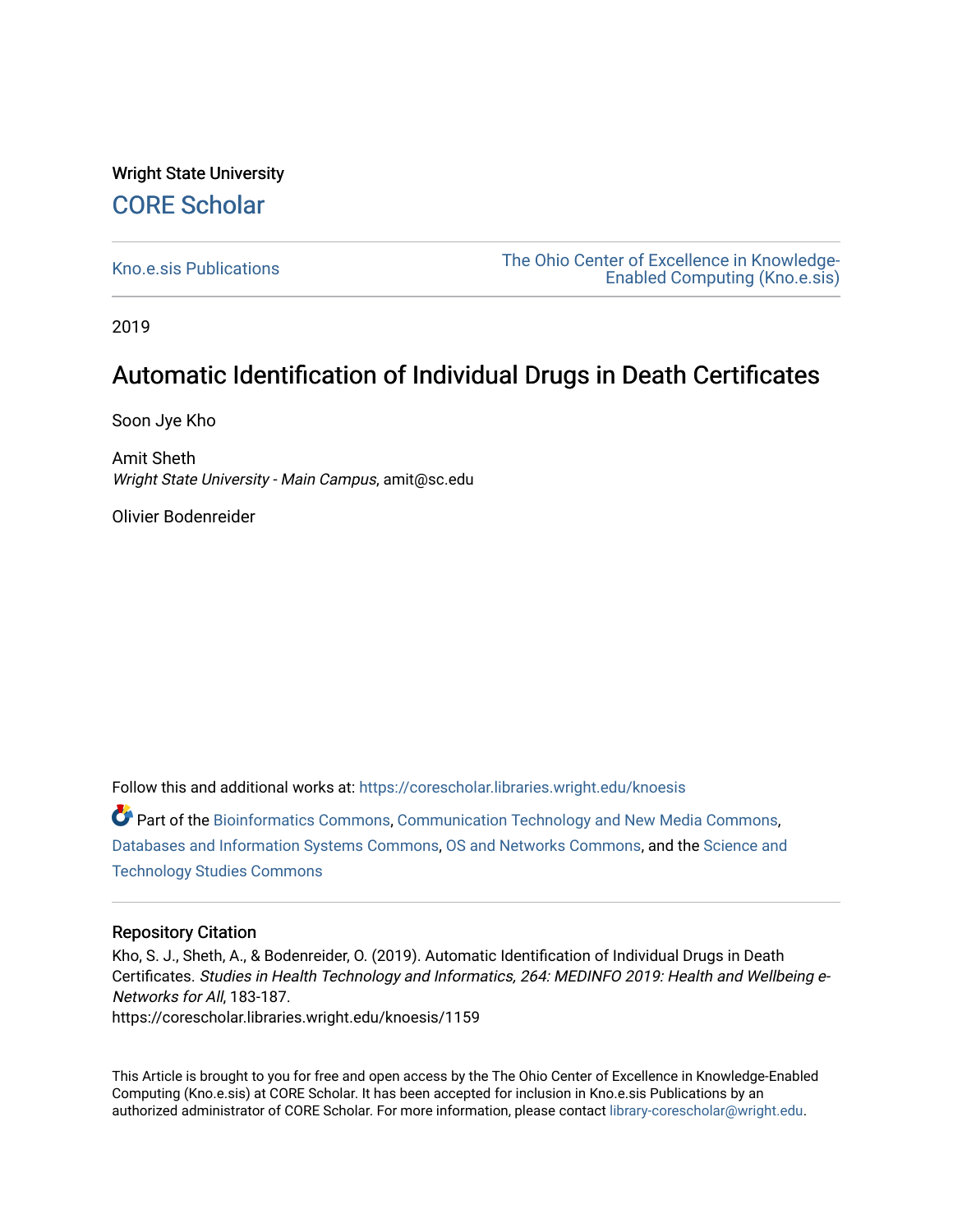# **Automatic Identification of Individual Drugs in Death Certificates**

# Soon Jye Kho<sup>a</sup>, Amit Sheth<sup>a</sup>, Olivier Bodenreider<sup>b</sup>

*a Kno.e.sis Center, Department of Computer Science and Engineering, Wright State University, Dayton, Ohio, USA*  b *National Library of Medicine, Bethesda, Maryland, USA*

# **Abstract**

*Background. Establishing trends of drug overdoses requires the identification of individual drugs in death certificates, not supported by coding with the International Classification of Diseases. However, identifying drug mentions from the literal portion of death certificates remains challenging due to the variability of drug names. Objectives. To automatically identify individual drugs in death certificates. Methods. We use RxNorm to collect variants for drug names (generic names, synonyms, brand names) and we algorithmically generate common misspellings. We use this automatically compiled list to identify drug mentions from 703,106 death certificates and compare the performance of our automated approach to that of a manually curated list of drug names. Results. Our automated approach shows a slight loss in recall (4.3%) compared to the manual approach (for individual drugs), due in part to acronyms. Conclusions. Maintenance of a manually curated list of drugs is not sustainable and our approach offers a viable alternative.* 

# *Keywords:*

Death Certificates; Drug Overdose; RxNorm

## **Introduction**

Recent mortality trends show a substantial increase in drug overdose death rates in the United States. From 2010 to 2015, the rate of drug overdose death has increased from 12.3 to 16.3 per 100,000 in the U.S. population [1]. Researchers have devoted a significant amount of effort to describing drug overdose trends and to identifying the population at risk, as attempts to address this public health crisis [1–3].

Mortality data are a valuable source of information for establishing drug overdose trends. Causes of death are classified in accordance with the International Classification of Disease, Tenth Revision (ICD-10). ICD-10 codes X40-X49 identify unintentional drug poisoning or overdose deaths, while drug-specific overdose deaths are identified by the contributory causes of death indicated by "T" codes (e.g., T40.1 indicates death due to poisoning by, adverse effect of and underdosing of heroin). ICD-10 codes have been used to facilitate the drug overdose trends analysis [4–6].

While ICD-10 codes support consistent coding of the underlying causes of death, they do not provide enough granularity especially when it comes to reporting drug overdose at the level of individual drugs. While some drugs are assigned a unique ICD-10 code, most of them are not. For example, drug overdose cases caused by heroin and methadone are assigned distinct ICD-10 codes (T40.1 and T40.3 respectively), but drug overdose cases caused by fentanyl and tramadol are clustered together and assigned the same code (T40.4 - poisoning by synthetic narcotics). This issue also affects all the other opioids (T40.2), as well as barbiturates (T42.3) and benzodiazepines (T42.4).

To mitigate the granularity issue, researchers have utilized the literal portion of death certificates (i.e., a short textual description of the cause of death) to identify the contribution of a specific drug to drug overdose cases [7]. The death certificates in which a specific drug is mentioned can be retrieved and used for establishing specific drug overdose trends. Yet, identifying drug mentions in death certificates is not a trivial task as drug entities are often denoted by different terminology variants, including generic names, brand names and synonyms. Moreover, drug names are sometimes misspelled in death certificates. Therefore, it is important to identify these variants in order to have complete and accurate retrieval of death certificates in which drugs are mentioned.

Trinidad et. al. [8] manually inspected death certificates over a 5-year period (2010-2014) and identified a list of search terms for drugs. These search terms were partially populated from Substance Abuse and Mental Health Services Administration's (SAMHSA) Drug Abuse Warning Network (DAWN) Drug Reference Vocabulary (DRV) and complemented by drug mentions identified manually from the literal portion of death certificates. These search terms consist of various terminology variants, including synonyms, abbreviations, brand names, and misspellings. A study team trained in pharmacy and pharmacoepidemiology then organized these search terms into their corresponding drug entities (around a "principal variant"), as illustrated in Figure 1. We refer to this list as the Manually Curated List (MCL).

This list covers a large number of drugs involved in the death of decedents but requires a significant amount of manual effort from domain experts for its curation. Manual curation is timeconsuming and does not constitute a scalable and sustainable approach as new drugs are marketed and new variants appear in death certificates. Moreover, while terminology variants for a given drug entity were grouped together, the type of variant (e.g., brand name, misspelling) was not documented, making it impossible to study the specific contribution of each type of terminology variant.

The objective of this study is to explore an automated approach to generating a list of search terms for drugs to support the identification of individual drugs in death certificates. We assess the performance of our Automatically Compiled List (ACL) against the Manually Curated List (MCL) for the retrieval of death certificates. The main contribution of our work is to address the scalability and sustainability of drug identification in death certificates, by proposing an automated approach to generating the drug list.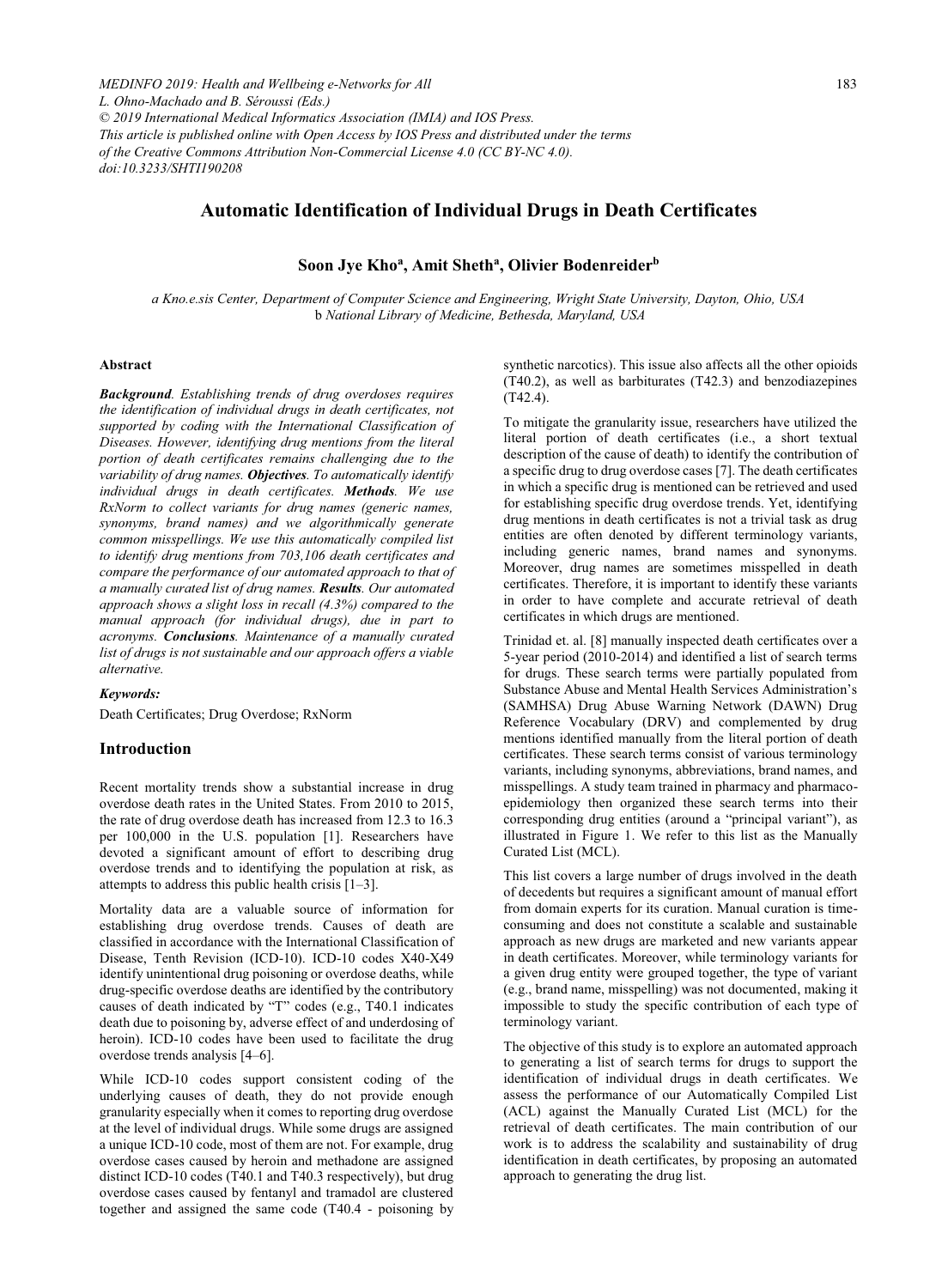

*Figure 1 –Example of drug entity in the Manually Curated List with the "principal variant" (top), and the set of terminology variants.* 

# **Methods**

We use RxNorm to collect variants for drug names (generic names, synonyms, brand names) and we algorithmically generate common misspellings. We use this automatically compiled list (ACL) to identify drug mentions from death certificates and compare the performance of our automated approach to that of the manually curated list (MCL) of drug names. (Figure 2).



*Figure 2 – Overview of the methods.* 

#### **Drug List Compilation**

The first stage focuses on compiling the list of search terms for drugs from RxNorm.

# *Collecting Drug Names from RxNorm*

RxNorm is a normalized naming system for generic and branded drugs from a collection of commonly used public and private drug vocabularies [9]. The present study leverages RxNorm for populating drug names due to its comprehensive coverage of clinical drugs. We collected all names for drug entities from the following three RxNorm categories:

- - Ingredients (IN) - a compound or moiety that gives the drug its distinctive clinical properties. Ingredients generally use the United States Adopted Name (USAN), e.g., *Fluoxetine*.
- - Precise Ingredient (PIN) - a specified form of the ingredient that may or may not be clinically active.

Most precise ingredients are salt or isomer forms, e.g., *Fluoxetine Hydrochloride*.

- Brand Name (BN) - a proprietary name for a family of products containing a specific active ingredient, e.g., *Prozac*.

The rationale for focusing on these three categories is that they are sufficient for identifying drug mentions in death certificates. While brand names generally correspond to prescription drugs (e.g., *oxycontin*), generic names for ingredients in RxNorm may also include substances for which no prescription drugs are available (e.g., *rofecoxib*). Other RxNorm categories, such as 'Semantic Clinical Drug' contain additional information (e.g., dose form and strength), usually not mentioned in death certificates and not essential for the retrieval of death certificates. We collect all synonyms from RxNorm for every drug name.

#### *Eliminating Undesirable Drug Entities*

RxNorm includes drug entities that are not of interest for identifying drugs in death certificates and will possibly generate false positives in retrieval, e.g., micro-organisms found in vaccines or used for allergy testing. We utilized semantic categorization (semantic type information) in the Unified Medical Language System (UMLS) [10] for filtering undesirable drug entities. All drug concepts from RxNorm are part of the UMLS Metathesaurus. For the purpose of retrieving death certificates, we only consider RxNorm concepts with the following UMLS semantic types:

- -T109 - Organic Chemical
- -T116 - Amino acid, peptide or protein
- -T121 - Pharmacologic Substance
- -T126 - Enzyme

In practice, we search in the UMLS Metathesaurus every RxNorm drug concept collected in the previous step and filter out those for which the semantic type is not one of the four listed above.

Another practical issue in identifying drug mentions in death certificates is that some drugs have brand names that correspond to frequently used English terms (e.g., *Prevail*, *Thrive*, *Today*). When found in death certificates, these terms generally do not denote a drug and will generate false positives in retrieval. In practice, we used the list of the top-5000 words from Word Frequency Data<sup>1</sup> computed from the Corpus of Contemporary American English<sup>2</sup> to filter out from our drug list any brand name that is present in this list.

#### *Generating Misspellings*

Some drug names are misspelled in death certificates. These misspellings indicate the mentions of drug entities but are often missed out in retrieval processes. We generated potential misspellings using an algorithm inspired by Pimpalkhute et. al. [11]. There are two phases in the algorithm: generation phase and filtering phase.

We first generated all variants with an edit distance of 1 (i.e., differing from the original by one character through insertion [*bupropion* / *buproprion*], deletion [*fluoxetine* / *fuoxetine*] or substitution [*Prozac* / *Pro*s*ac*]). We did not generate misspellings for chemical names (e.g., *1,1,2,2 tetrafluoroethane*) or drug names smaller than 5 characters (e.g.

 $\overline{a}$ 

<sup>1</sup> https://www.wordfrequency.info/free.asp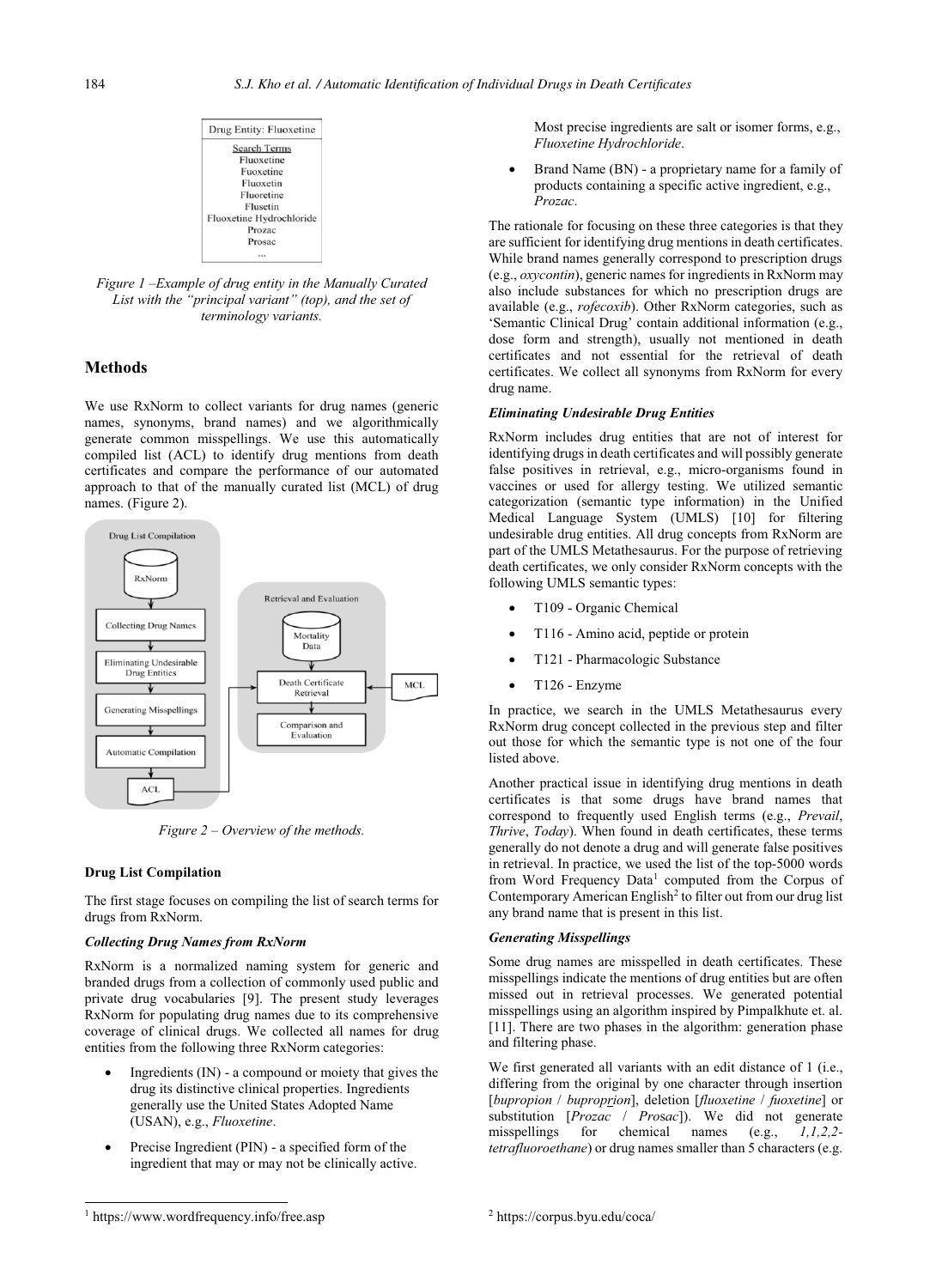*Agar*, *Urea*, *Tums*) to avoid proliferation and ambiguity, respectively.

Misspelling generation has the potential to create a large number of variants. Further filtering (phoneme, lexical and semantic) is needed to select the most relevant misspellings. Phoneme filtering helps to reduce the spelling variants generated to a manageable number. Lexical and semantic filtering helps to avoid generating ambiguous variants that would likely generate false positives in retrieval.

- 1. *Phoneme filtering* helps select misspellings that sound like the original term, which are the most likely to be found in text. We use the metaphone algorithm to identify spelling variants of the original drug name with similar pronunciation (see [11] for details). The other spelling variants generated in previous steps are discarded.
- 2. *Lexical filtering* eliminates existing or potentially ambiguous variants. Short variants are discarded (variants of 4 characters or less) because short words tend to be ambiguous. Variants that correspond to existing English words are discarded because their mention in text most likely denotes an entity other than the drug. Finally, variants that correspond to existing drug names are discarded, because they are already covered by the main drug list.
- 3. *Semantic filtering* eliminates variants that correspond to existing biomedical concepts outside the drug domain for the same reason we eliminate variants that correspond to existing English words. In practice, we use the filter developed for eliminating undesirable drug entities (see above).

# *Automatically Compiled List of Drug Names*

For the purpose of identifying drug mentions in death certificates, we organized the Automatically Compiled List (ACL) of drug names around RxNorm ingredients (IN). In practice, we grouped RxNorm precise ingredients (PIN) and brand names (BN), along with their synonyms and spelling variants, together with their corresponding ingredient. For example, mentions of *Prozac* (brand name for *fluoxetine*) and *fluoxetine hydrochloride* (precise ingredient, salt form of *fluoxetine*) are counted as mentions of *fluoxetine*. However, we keep track of the specific type of terminology variant (e.g., brand name) for each variant.

# **Evaluation**

We use this automatically compiled list to identify drug mentions from death certificates and compare the performance of our automated approach to that of the manually curated list of drug names. We use a corpus of death certificates from Washington State. This corpus spans a period of 14 years (from the year 2003 until 2016) and comprises a total of 703,106 death certificates. After indexing the death certificates with the *Elasticsearch* search engine, we used the automatically compiled list (ACL) and the manually curated list (MCL) to query the corpus of death certificates and retrieved one set for each list. Counts of death certificates are aggregated by ingredient (ACL query) or by principal variant (MCL query). For the purpose of comparing ACL and MCL, we normalized terms from the MCL to RxNorm using the RxNorm API.

# **Results**

#### **Drug List Compilation**

#### *Collecting and Filtering Drug Names from RxNorm*

A total of 22,161 drug names are collected from RxNorm. After eliminating undesirable drug entities, 21,459 drug names remain (11,396 ingredients, 2714 precise ingredients, 5887 brand names and 1462 synonyms).

The 702 variants eliminated are described below.

- - UMLS filtering: 689 RxNorm concepts were eliminated because their UMLS semantic type was outside the drug domain. Examples include *Adenine* (T114 Nucleic acid), *Air* (T167 Substance), *Apple Juice* (T168 Food), *Candida albicans* (T004 Fungus) and *Human poliovirus* (T005 Virus). Additionally, five obsolete drug names could not be mapped to the UMLS and were eliminated.
- - Eight brand names corresponding to frequently used English terms (*Legend*, *Prevail*, *React*, *RID*, *Thrive*, *Today*, *Tomorrow* and *Triumph*).

# *Generating Misspellings*

Our algorithm generated a total of 3,255,198 spelling variants, but most of them were eliminated during the filtering phase (Table 1). A total of 903,831 spellings variants was retained.

| <b>Filtering step</b>                 | Number of<br>variants<br>eliminated | Number of<br>remaining<br>variants | <b>Examples of</b><br>variants<br>eliminated |
|---------------------------------------|-------------------------------------|------------------------------------|----------------------------------------------|
| Phoneme<br>filtering                  | 2.343.923                           | 911.275                            | azciximab.<br>prozaw                         |
| Short variant<br>filtering            | 7132                                | 904.143                            | born, corhd.<br>parox, dylan                 |
| Existing<br>English word<br>filtering | 242                                 | 903.901                            | captain, watery,<br>concert                  |
| Existing drug<br>name filtering       | 63                                  | 903.838                            | butabarbital.<br>nexavar,<br>protamine       |
| Semantic types<br>filtering           | 7                                   | 903.831                            | phosphide.<br>ostium, ocular                 |

*Table 1 - Number of variants eliminated at each step*

## *Automatically Compiled List of Drug Names*

The Automatically Compiled List (ACL) of drug names, after eliminating undesirable drug entities and generating misspellings, comprises 925,290 variants organized around 11,396 main drug entities. Figure 3 shows the terminology variants for the drug entity *diphenhydramine*.

## **Evaluation**

#### *Overall Retrieval of Death Certificates*

A total of 37,215 unique death certificates were retrieved with the ACL query and 49,163 with the MCL query. Of these, 35,822 death certificates were retrieved by both queries, leaving 1,393 death certificates retrieved only with the ACL query and 13,341 retrieved only with the MCL query. The total number of death certificates retrieved with any query is 50,556, of which the ACL query retrieved 73.6% and the MCL query 97.2%. The difference in recall between ACL and MCL (23.6%) was expected, since MCL contains non-drug substances and drug classes, while ACL is restricted to drug names by construction.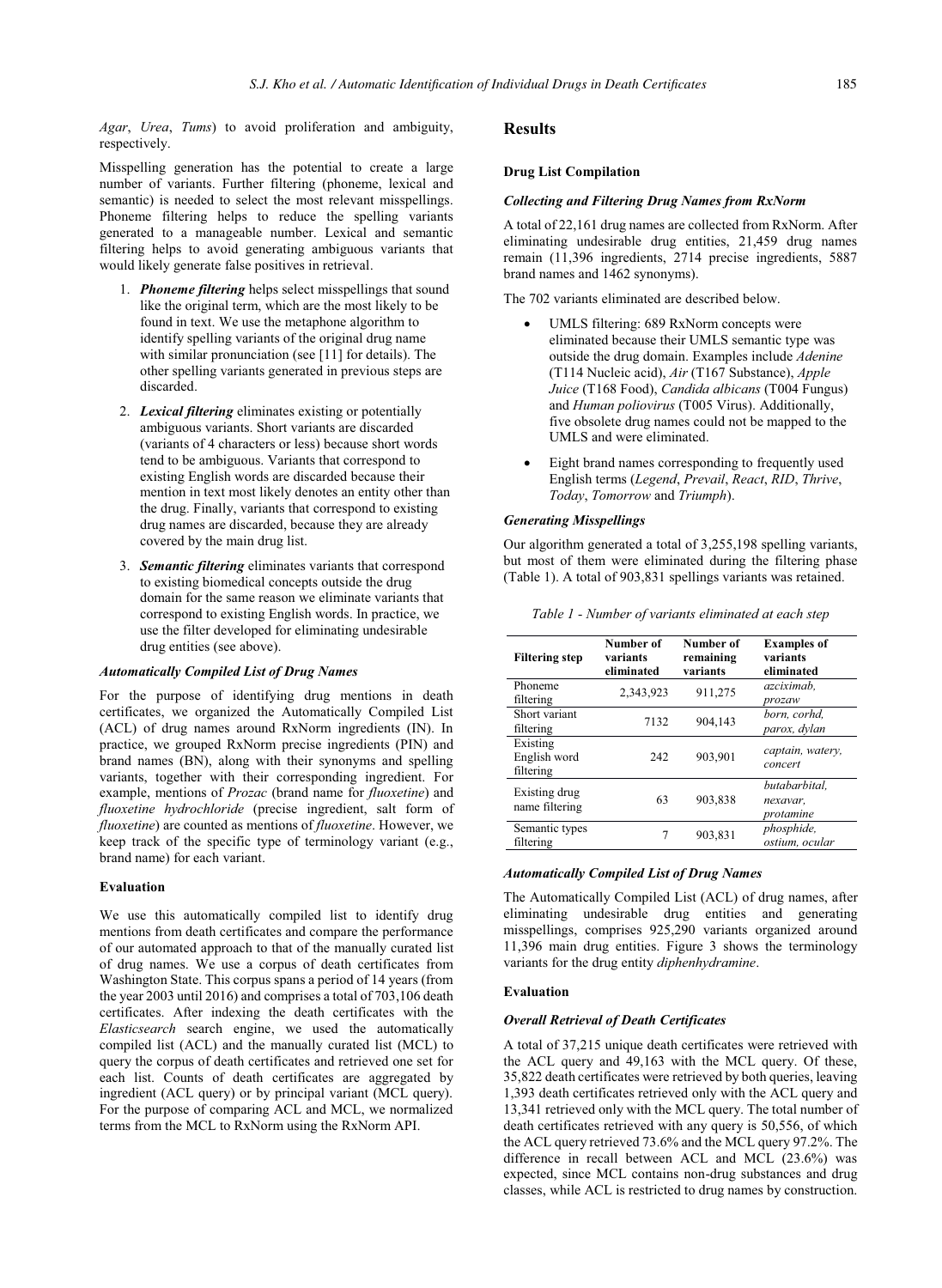

*Figure 3 –Example of a drug entity from ACL with different types of variants.* 

#### *Retrieval of Death Certificates for Individual Drugs*

**Quantitative evaluation.** There are 1654 drug entities present in both MCL and ACL. To assess variant generation in ACL, we specifically compared the number of death certificates retrieved for those drug entities in common between the two lists. A total of 35,674 unique death certificates were retrieved with the ACL query and 37,278 with the MCL query. Of these, 35,633 death certificates were retrieved by both queries, leaving 41 death certificates retrieved only with the ACL query and 1,645 retrieved only with the MCL query. The total number of death certificates retrieved with any query is 37,319, of which the ACL query retrieved 95.6% and the MCL query 99.9%. The difference in recall between both lists, when restricted to individual drugs, is only 4.3% (i.e., much lower than the loss in recall observed overall). Given the significant amount of manual effort involved in curating MCL, the slight loss in recall is indicative of a strong performance for the ACL query. Moreover, the fact that the ACL query retrieved 41 death certificates not retrieved with the MCL query (for variants including *alteplace*, *remicaide*, and *gentamycin*) demonstrates the benefit of a systematic, algorithmic approach to collecting drug names and spelling variants.

**Qualitative evaluation.** To assess whether ACL and MCL would identify similar trends in drug-related mortality, we compared the top-20 drug entities retrieved by MCL and ACL in death certificates. Table 2 shows that both lists essentially identify the same top-20 drugs. Among the top-20 drug entities in both lists, 19 overlaps. (*Cholesterol* is inappropriately identified as a drug in ACL, but not MCL.) The ranking of these drug entities is also identical in both list, except for the permutation of *Citalopram* and *Alprazolam*, whose frequencies are very close.

## **Discussion**

#### **Specific Contribution of Variant Types**

Table 3 shows the overall frequency of death certificates retrieved by each type of terminology variant from the ACL. While ingredient names account for the vast majority of drug mentions, brand names and misspellings also contribute to the retrieval of death certificates.

Table 4 presents the top-5 brand names mentioned in death certificates. Overall, the usage of brand names constitutes 3.6% (1323/37,215) of all drug mentions. One exception is *Coumadin*  (926 mentions) , the brand name of *Warfarin* (788 mentions).

*Table 2 - Top-20 drug entities identified by MCL and ACL.*

| <b>MCL</b>      |       | <b>ACL</b>      |       |
|-----------------|-------|-----------------|-------|
| Drug entity     | Freq. | Drug entity     | Freq. |
| Ethanol         | 4561  | Ethanol         | 3588  |
| Methadone       | 3377  | Methadone       | 3375  |
| Methamphetamine | 2964  | Metamphetamine  | 2946  |
| Heroin          | 2456  | Heroin          | 2446  |
| Cocaine         | 2171  | Cocaine         | 2166  |
| Oxycodone       | 2100  | Oxycodone       | 2093  |
| Warfarin        | 1712  | Warfarin        | 1709  |
| Morphine        | 1412  | Morphine        | 1404  |
| Hydrocodone     | 1043  | Hydrocodone     | 1037  |
|                 |       | Cholesterol     | 970   |
| Diphenhydramine | 955   | Diphenhydramine | 944   |
| Alprazolam      | 886   | Citalopram      | 879   |
| Citalopram      | 884   | Alprazolam      | 876   |
| Diazepam        | 828   | Diazepam        | 827   |
| Oxygen          | 814   | Oxygen          | 814   |
| Nicotine        | 685   | Nicotine        | 685   |
| Amitriptyline   | 623   | Amitriptyline   | 622   |
| Acetaminophen   | 555   | Acetaminophen   | 552   |
| Iron            | 533   | Iron            | 533   |
| Hydromorphone   | 508   | Hydromorphone   | 497   |
| Fentanyl        | 469   | Fentanyl        | 468   |
|                 |       |                 |       |

*Table 3 - Overall frequency of death certificates retrieved by each type of terminology variant.*

| Drug<br>category      | Variant type | Aggregated number of<br>death certificates* |        |                     |
|-----------------------|--------------|---------------------------------------------|--------|---------------------|
| Ingredient            | Drug Name    | 35,916                                      |        |                     |
|                       | Synonyms     | 48                                          | 36,007 |                     |
|                       | Misspellings | 398                                         |        |                     |
| Precise<br>Ingredient | Drug Name    | 122                                         |        |                     |
|                       | Synonyms     | 0                                           | 122    | $Total =$<br>37,215 |
|                       | Misspellings |                                             |        |                     |
| <b>Brand</b><br>Name  | Drug Name    | 1,299                                       |        |                     |
|                       | Synonyms     |                                             | 1,323  |                     |
|                       | Misspellings | 25                                          |        |                     |

*\* Some death certificates are counted multiple times here when more than one drug is mentioned.*

*Table 4 - Top-5 brand names mentioned in death certificates.*

| <b>Brand</b> | Generic       | Number of death        |  |
|--------------|---------------|------------------------|--|
| name         | name          | certificates retrieved |  |
| Coumadin     | Warfarin      | 926                    |  |
| Plavix       | Clopidogrel   | 57                     |  |
| Tylenol      | Acetaminophen | 35                     |  |
| Adriamycin   | Doxorubicin   | 33                     |  |
| Lovenox      | Enoxaparin    |                        |  |

#### **Error Analysis**

The error analysis reveals the search terms that lead to loss in recall. Table 5 shows the top-10 drug entities which have the highest difference in retrieval performance. These drug entities explain 61.2% (1007/1645) of the loss in recall. Most of the search terms responsible for the loss in recall are abbreviations (e.g., *ETOH* for *ethanol*). This particular term is responsible for 52.9% (870/1645) of the loss in recall. Adding this one term into ACL would decrease the loss in recall from 4.30% to 1.97%.

Upon inspection of the top-20 drug entities, we observed that some drug entities (from both ACL and MCL) tend to generate